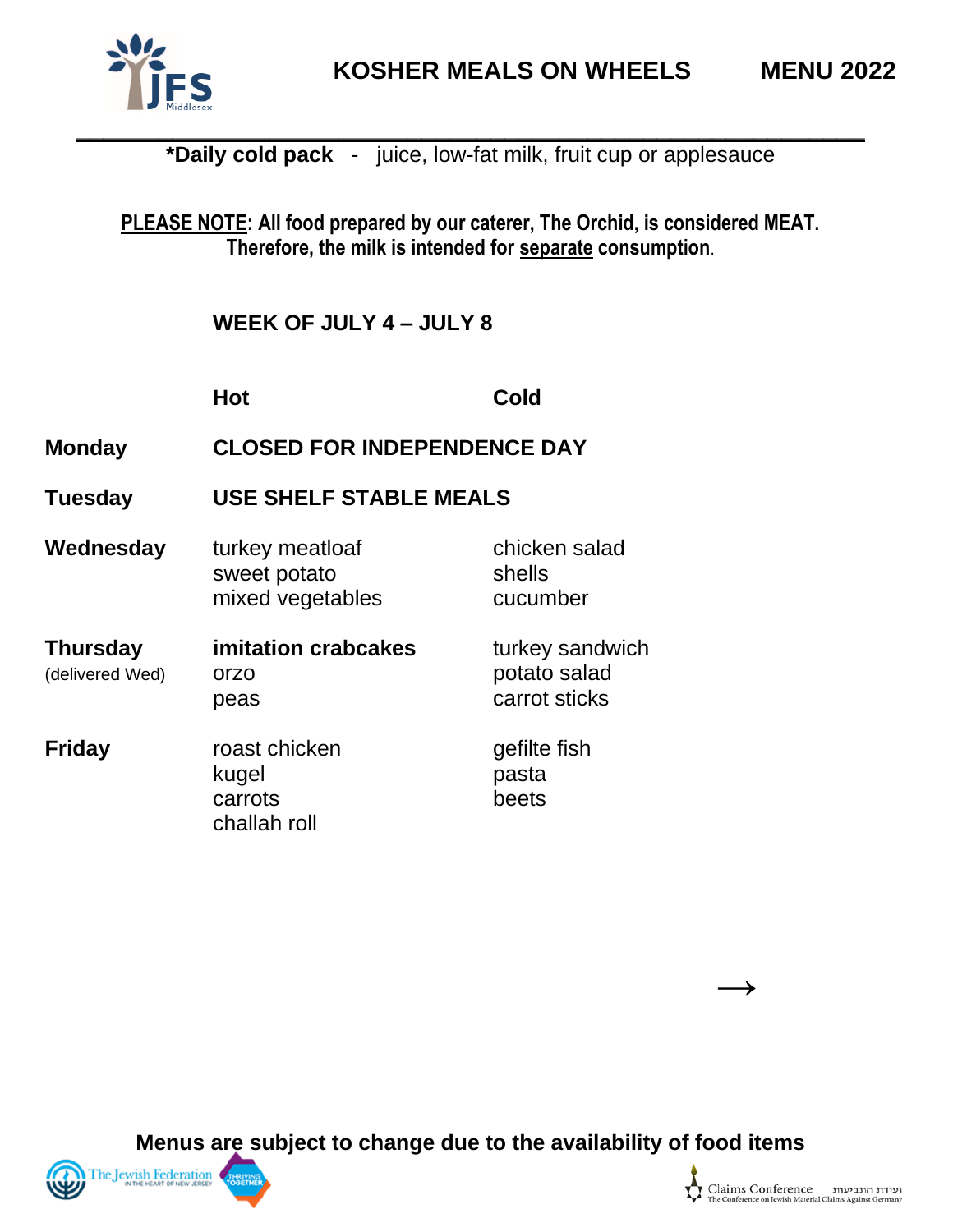

#### **PLEASE NOTE: All food prepared by our caterer, The Orchid, is considered MEAT. Therefore, the milk is intended for separate consumption**.

# **WEEK OF JULY 11 – JULY 15**

| I<br>×<br>۰.<br>$\sim$ |
|------------------------|
|                        |

**Hot Cold**

| <b>Monday</b>                     | salisbury steak<br>mashed potato<br>mixed vegetables     | tuna salad<br>shells<br>cucumbers                             |
|-----------------------------------|----------------------------------------------------------|---------------------------------------------------------------|
| <b>Tuesday</b><br>(delivered Mon) | chicken stir fry<br>lo mein<br>peas                      | grilled chicken Caesar salad<br>potato salad<br>carrot sticks |
| Wednesday                         | chickpea stew<br>orzo<br>carrots                         | egg salad<br>macaroni salad<br>cole slaw                      |
| <b>Thursday</b>                   | turkey breast<br>sweet potato<br>peas & carrots          | baked fish<br>chick peas<br>beets                             |
| <b>Friday</b>                     | roast chicken<br>stuffing<br>green beans<br>challah roll | chopped liver<br>bowties w kasha<br>cherry tomatoes           |

**Menus are subject to change due to the availability of food items**



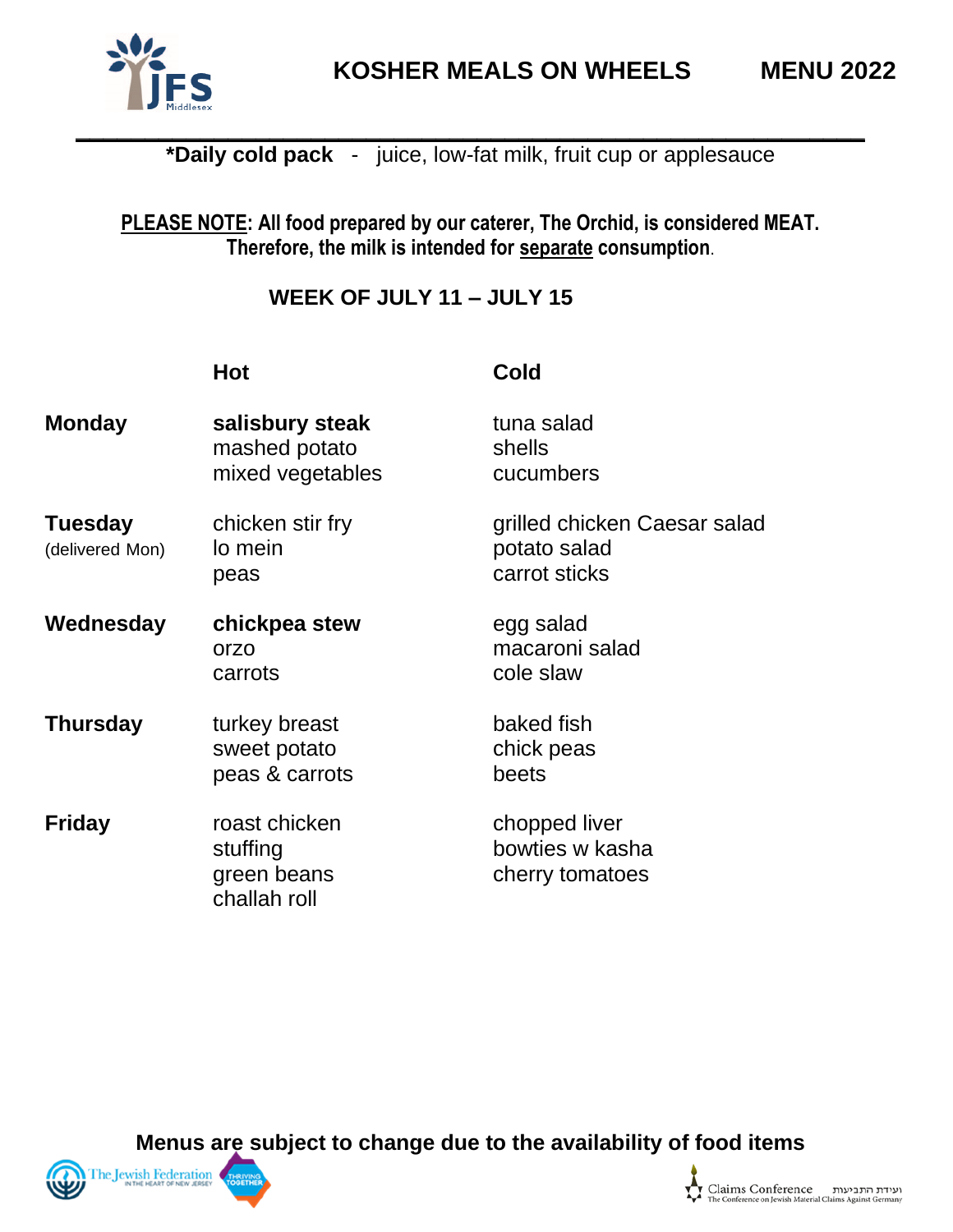

## **PLEASE NOTE: All food prepared by our caterer, The Orchid, is considered MEAT. Therefore, the milk is intended for separate consumption**.

# **WEEK OF JULY 18 – JULY 22**

|                                    | <b>Hot</b>                                           | Cold                                                              |
|------------------------------------|------------------------------------------------------|-------------------------------------------------------------------|
| <b>Monday</b>                      | grilled chicken<br>mashed potato<br>mixed vegetables | corned beef sandwich<br>potato salad<br>cole slaw                 |
| <b>Tuesday</b><br>(delivered Mon)  | stuffed cabbage<br>couscous<br>green beans           | quinoa salad w chicken<br>orzo<br>cucumbers                       |
| Wednesday                          | breaded fish<br>brown rice<br>peas                   | grilled chicken sandwich<br>macaroni salad<br>carrot sticks       |
| <b>Thursday</b><br>(delivered Wed) | chicken marsala<br>penne<br>peas & carrots           | grilled vegetable wrap<br>chick peas<br>beets                     |
| <b>Friday</b>                      | roast chicken<br>kugel<br>carrots<br>challah roll    | white bean salad w roasted veggies<br>couscous<br>cherry tomatoes |

**Menus are subject to change due to the availability of food items**



**→**